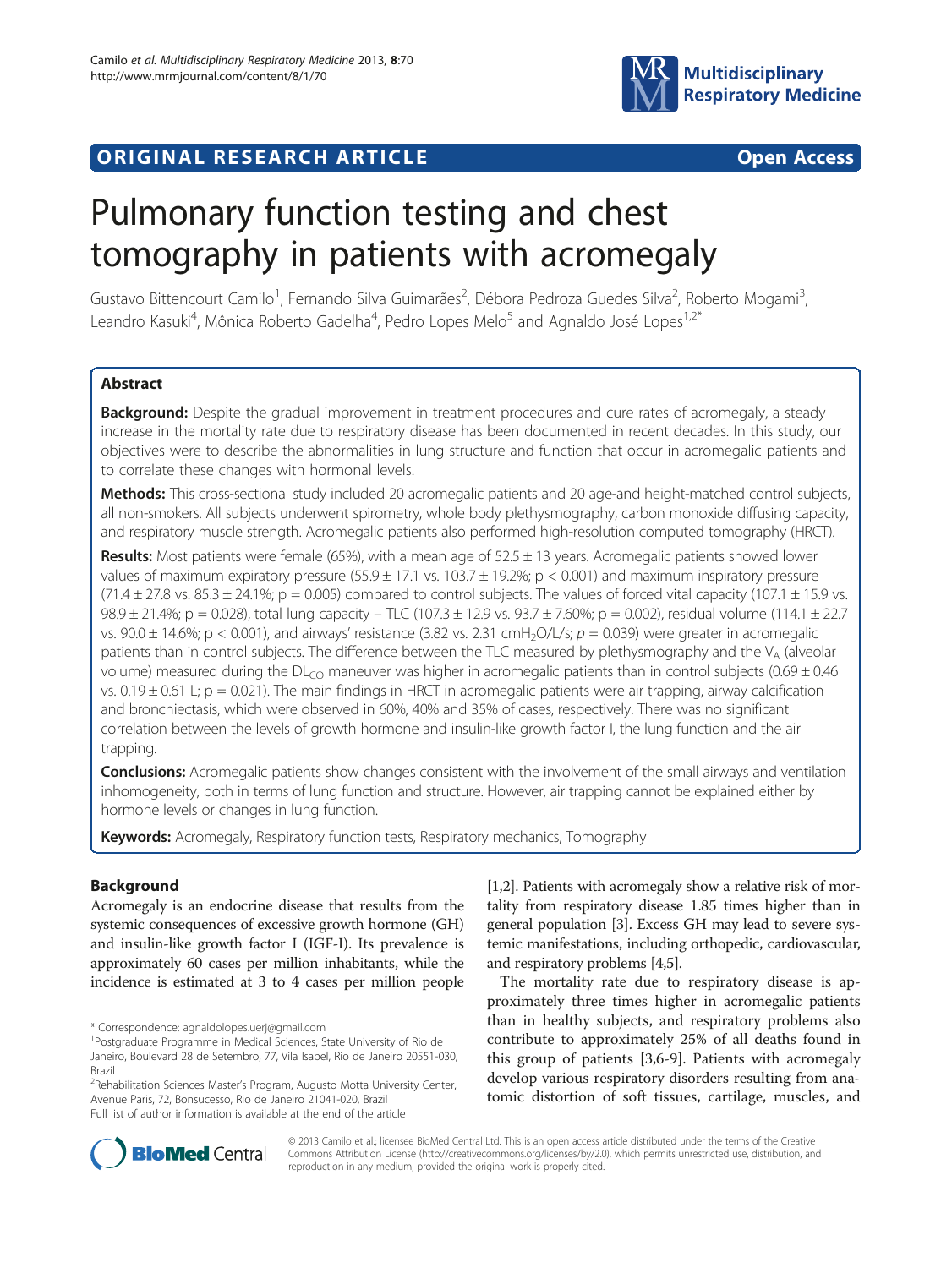chest and craniofacial bones. This range of abnormalities produces two primary respiratory alterations, known as obstructive sleep apnea and impaired respiratory function [\[7,10,11\]](#page-6-0).

In acromegaly, the mechanical changes in the respiratory system elastance and the changes in the geometry of respiratory muscles may potentially lead to lung diseases. In these patients, the respiratory muscle strength is altered, the inspiratory time is shortened, the respiratory rate may increase, and subclinical hypoxemia may be present [[12](#page-6-0)]. Despite these alterations, few studies have studied pulmonary function in acromegalic patients [\[13\]](#page-6-0).

Several studies in acromegalic patients have shown bone and cartilage alterations involving the upper airways and chest wall structures. The axial skeleton is affected in up to 60% patients and includes the thickening of soft and cartilaginous tissues, enlargement of the intervertebral spaces, formation of osteophytes, and kyphoscoliosis [\[14](#page-6-0)-[16\]](#page-6-0). The changes in the upper airways and chest wall in acromegaly are already well documented using imaging methods. However, to our knowledge, no research has been conducted to detect lung abnormalities using high-resolution computed tomography (HRCT) in acromegalic patients. Moreover, expiratory computed tomography (CT) has been proposed as a good method for early diagnosis of the involvement of the small airways in systemic diseases [[17,18\]](#page-6-0).

Although acromegaly is well studied in the context of cardiovascular, metabolic and musculoskeletal disorders, there is still much controversy regarding the changes occurring in the lungs. The use of HRCT and pulmonary function tests may provide key data on possible pulmonary changes that occur in acromegaly. Thus, our objectives were to describe the abnormalities in lung structure and function in acromegalic patients and to correlate these changes with hormonal levels.

#### Methods

#### Patients

This cross-sectional study was conducted between June 2012 and March 2013. The study involved 26 subjects with acromegaly (age >18 years) who were followed up at the Clementino Fraga Filho University Hospital of the Federal University of Rio de Janeiro. Diagnoses were based on clinical features and were confirmed by high levels of GH that did not fall below 0.4 ng/mL after an oral glucose tolerance test or IGF-I levels above the upper limit of the age-specific normal range [\[19,20](#page-6-0)].

Patients were considered to have controlled acromegaly when their IGF-I levels were within the age-adjusted reference range and when their baseline GH level was less than 1.0 ng/mL [[20](#page-6-0)]. Patients with a history of smoking and patients with comorbidities unrelated to acromegaly that could interfere in the pulmonary function testing were not included in the study. Untreated hypothyroidism and hypocortisolism were also considered as exclusion criteria. A control group of 20 healthy volunteers of both genders was recruited from the Augusto Motta University Center (UNISUAM). These individuals did not exhibit any history of smoking or evidence of cardiorespiratory disorder.

All participants signed an informed consent form, and the protocol was approved by the Research Ethics Committee of the State University of Rio de Janeiro under number 234.362.

#### Measurements

The serum concentrations of GH and IGF-I were routinely measured using commercial two-site chemiluminescenceimmunometric assays (Immulite, Diagnostic Product Corporation, Los Angeles, CA, USA). The IGF-I level was assayed by IRMA after ethanol extraction of binding proteins (Diagnostic Systems Laboratories, Webster, TX, USA). The percentage of values that exceeded the ageadjusted normal value of IGF-I (upper limit normal value - ULNV) was calculated, and zero was assigned for normal dosages.

The pulmonary function testing consisted of spirometry, body plethysmograph, carbon monoxide diffusing capacity ( $DL<sub>CO</sub>$ ), and respiratory muscle strength. Measurements were conducted using an HD CPL (nSpire Health, Inc., Longmont, CO, USA), following standard procedures and interpretation [\[21\]](#page-6-0). The pulmonary function testing results were expressed as a percent of the predicted values for the Brazilian population [\[22-25](#page-6-0)]. Percent of the predicted values outside of the lower limit of normal (LLN) or upper limit of normal (ULN) were considered abnormal. An obstructive ventilatory defect was defined by a forced expiratory volume in 1 second  $(FEV_1)/$  forced vital capacity (FVC) ratio < LLN [\[26](#page-6-0)].

The CT images were recorded in a helical CT scanner with 64 channels (Brilliance 40, Philips Medical Systems, Cleveland, OH, USA). The readout time was set to 4 s, with an X-ray tube current of 458 mA and voltage of 120 kVp. Each image acquisition consisted of a block with 250 to 400 2-mm-thick cross sections separated by 1 mm. The images were represented by a square matrix of 768 rows and 768 columns and were recorded without gantry tilt. In all subjects, both end-inspiratory and end-expiratory scans were obtained. Iodinated contrast agent was not used in any of the examinations. The HRCT scans were interpreted by the consensus of two chest radiologists (R.M. and G.B.C.).

#### Data analysis

The data distribution was tested using the Shapiro-Wilk test. Comparisons were made using a t-test or Mann– Whitney test. Pearson or Spearman correlation tests were used to assess the associations between variables.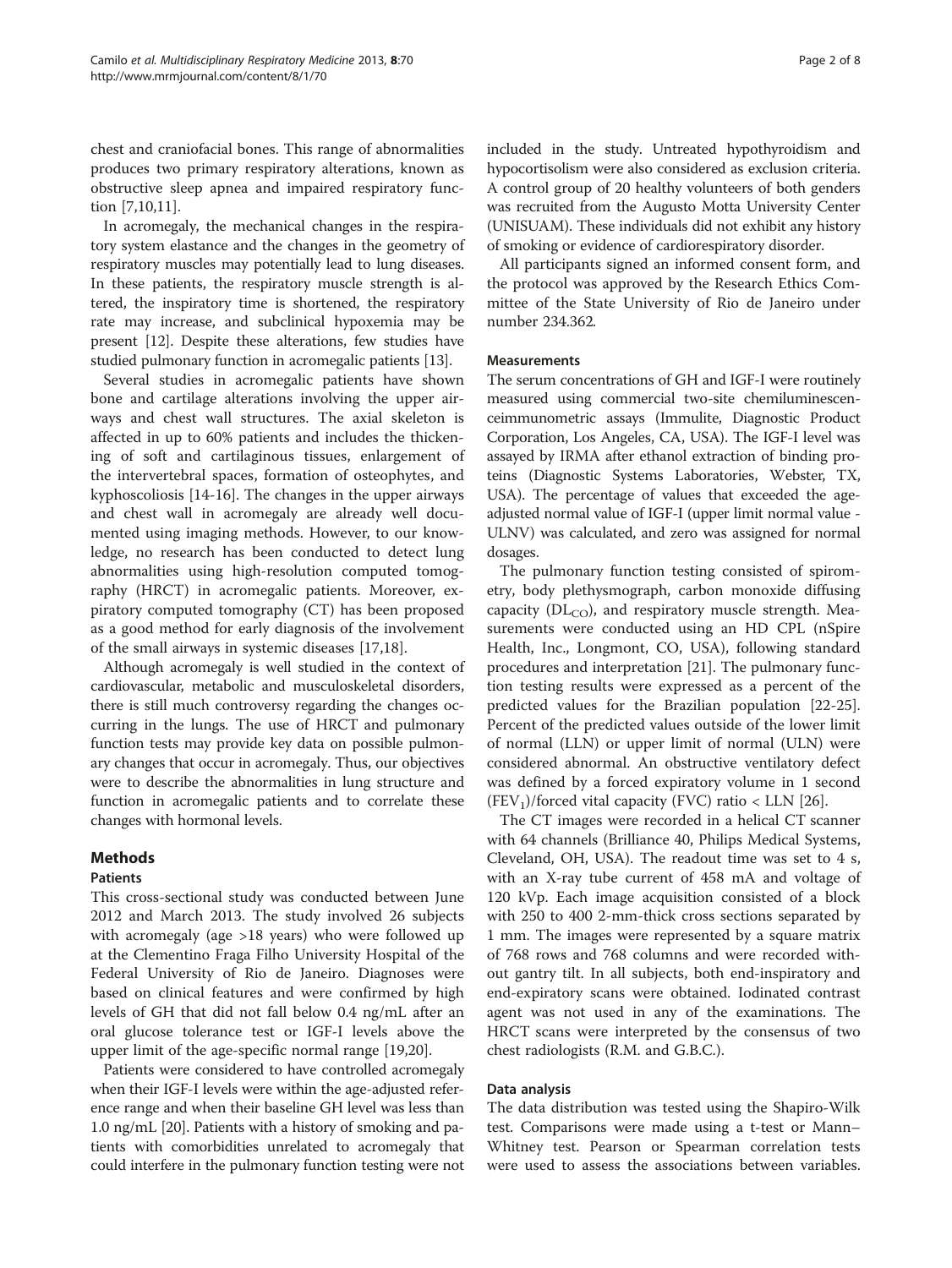The results were expressed as the means and standard deviation or frequencies (percentage). The analyses were performed using the software SigmaStat 3.5 (Systat Software, San Jose, CA, USA). The statistical significance was set at  $p < 0.05$ .

#### Results

Six out of the 26 initially recruited acromegalic patients were excluded for the following reasons: refusal to participate in the study (4) and inability to reach the acceptability criteria in pulmonary function tests (2). Thus, the acromegalic group included 13 women and seven men with a mean age of  $52.5 \pm 13$  years. Four patients (20%) had hypopituitarism, although they were undergoing hormone replacement therapy and had normal hormone levels. Fifteen patients (75%) underwent surgery and five patients (25%) underwent radiation therapy. As to the pulmonary function, an obstructive ventilatory defect was diagnosed in 40% of the cases. The total lung capacity (TLC) and the residual volume (RV) were > ULN in 15% and 30% of the cases, respectively. Conversely, an RV/TLC ratio > ULN was noted in 40% of the patients. The acromegalic patients' laboratory data and general characteristics are shown in Table 1.

The control group (15 women and five men) had the following anthropometric characteristics: age =  $50.9 \pm$ 15.7 years; height =  $162 \pm 0.09$  cm; weight =  $71.3 \pm 9.94$  kg;  $BMI = 27.2 \pm 3.34$  kg/m<sup>2</sup>. There were no significant differences between healthy volunteers and patients with acromegaly regarding age ( $p = 0.73$ ) and height ( $p = 0.35$ ). The weight and BMI significantly differed between the two groups ( $p < 0.001$  for both).

Tables [2](#page-3-0) and [3](#page-3-0) show the comparisons of the pulmonary function parameters between the healthy volunteers and the acromegalic patients (absolute values and percent predicted values). There were statistically significant differences between the values of maximal inspiratory pressure

Table 1 General characteristics and laboratory data of 20 acromegalic patients

| <b>General characteristics</b>           |                 |
|------------------------------------------|-----------------|
| Age (years)                              | $52.5 + 13$     |
| Gender (female), n (%)                   | 13 (65)         |
| Height (cm)                              | $165 + 0.10$    |
| Weight (kg)                              | $85.8 + 11.5$   |
| BMI ( $kg/m2$ )                          | $31.7 + 4.02$   |
| Time since diagnosis of disease (months) | $101.7 + 42.6$  |
| Laboratory data                          |                 |
| $GH$ ( $\mu$ g/L)                        | $2.81 + 2.78$   |
| $IGF-I (\mu q/L)$                        | $416.5 + 290.9$ |
| IGF-I (% ULNV)                           | $171.8 + 115.7$ |

Values are means  $\pm$  SD or numbers (%). BMI, body mass index; GH, growth hormone; IGF-I, insulin-like growth factor I; ULNV, upper limit normal value.

(MIP), maximal expiratory pressure (MEP), FVC, TLC, RV, and airways resistance (Raw). The difference between the TLC measured by plethysmography and the alveolar volume  $(V_A)$  measured during the  $DL_{CO}$  maneuver (TLC- $V_A$  difference) was also statistically different between the two groups.

In the group of acromegalic patients, 55% had active disease, while 45% had controlled disease. Although the patients with active disease showed higher mean pulmonary function values in all variables except RV/TLC, no significant differences were found in absolute and percent predicted values between the groups  $(p > 0.05)$ for all comparisons).

There was no association between the values of GH, IGF-I (μg/L), and IGF-I (% ULNV) hormone levels and the pulmonary function parameters when using either absolute or percent predicted values ( $p > 0.05$  for all).

The main HRCT findings are shown in Table [4](#page-4-0). The main change was air trapping (60% of cases), which was diffuse in 20% of the patients (Figures [1](#page-4-0) and [2](#page-5-0)). When sparse, air trapping was mainly detected in the lower lobes. Other common abnormalities included airway calcification (40% of cases) (Figure [3](#page-5-0)) and bronchiectasis (35% of cases) (Figure [1](#page-4-0)).

No significant difference was found between the mean values of time since disease diagnosis, GH, IGF-I (μg/L), IGF-I (% ULNV), and pulmonary function parameters (absolute values and percent predicted values) when comparing the two groups according to the presence or absence of air trapping in HRCT.

#### **Discussion**

Our study shows that acromegalic patients present with impaired pulmonary function, namely increased static lung volumes, increased  $TLC-V_A$  difference, and augmented  $R_{aw}$ . As to the imaging, air trapping is the most common alteration in those patients. In the lungs, the changes in the structure and function mainly affect the lower airways. To date, no study has focused on this issue in a sample of nonsmoking patients without pulmonary comorbidities.

In the present study, pulmonary function results of the two groups were compared both in absolute values and in percent predicted values. Since acromegalic patients tend to present higher values of body weight, body cell mass and extracellular water [\[27](#page-6-0)], we consider that the comparison is best seen as percent of predicted values [[21\]](#page-6-0). We observed an increase in FVC  $(107.1 \pm 15.9 \text{ vs.})$ 98.9 ± 21.4%; p = 0.028), TLC (107.3 ± 12.9 vs. 93.7 ± 7.60%;  $p = 0.002$ ), and RV (114.1 ± 22.7 vs. 90.0 ± 14.6%; p < 0.001) in acromegalic patients compared with the control group. The cause of increased static lung volumes in acromegaly has been discussed in the literature. Some studies indicate increased alveolar size [\[13,28](#page-6-0)],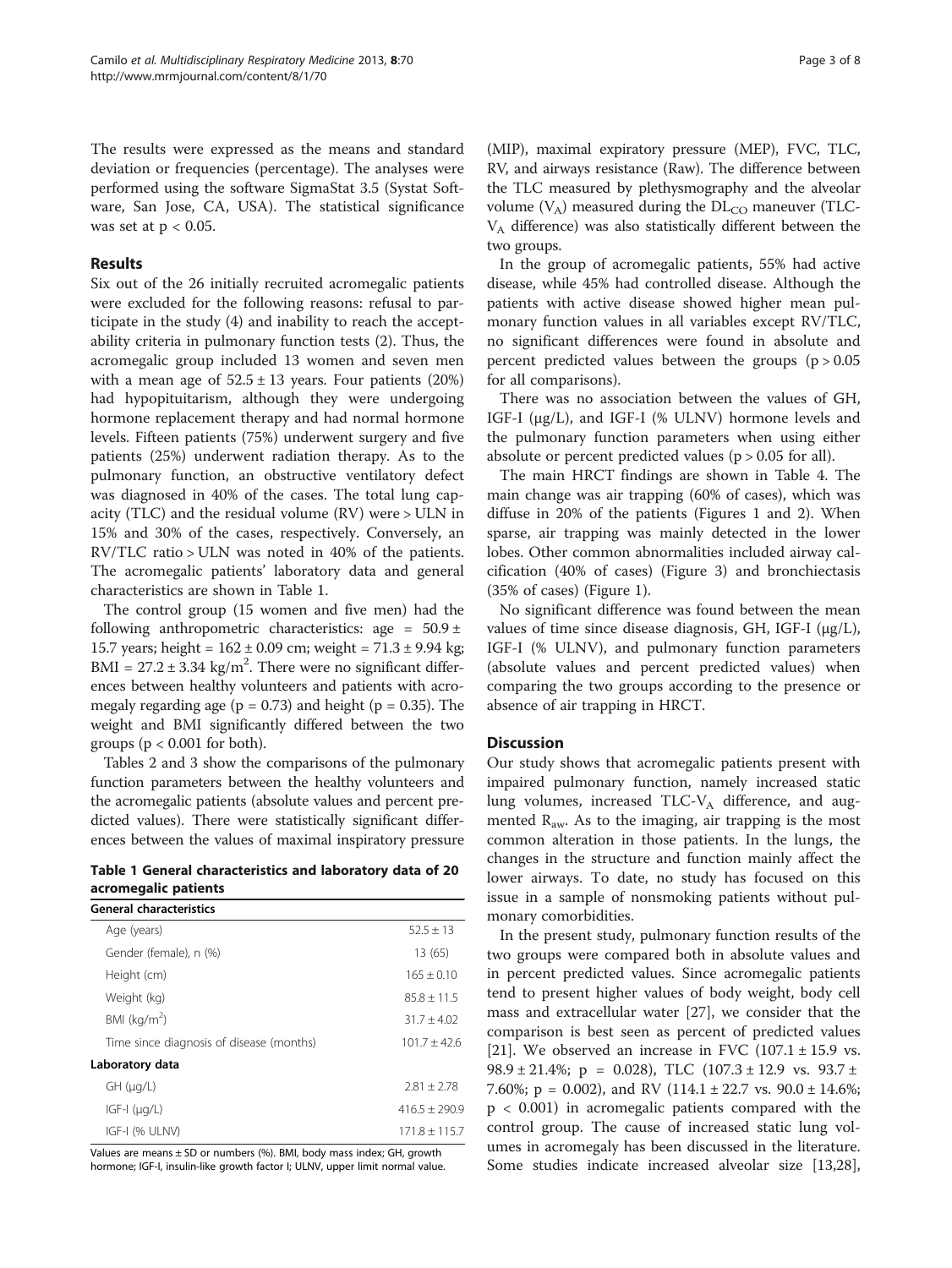<span id="page-3-0"></span>

|  | Table 2 Pulmonary function test results in healthy volunteers and acromegalic patients (absolute values) |
|--|----------------------------------------------------------------------------------------------------------|
|--|----------------------------------------------------------------------------------------------------------|

|                                | Control group ( $n = 20$ ) | Acromegaly group ( $n = 20$ ) | p       |
|--------------------------------|----------------------------|-------------------------------|---------|
| $FVC$ (L)                      | $3.27 \pm 0.85$            | $3.67 \pm 1.03$               | 0.186   |
| $FEV_1(L)$                     | $2.60 \pm 0.65$            | $2.92 \pm 0.79$               | 0.168   |
| $FEV1/FVC$ (%)                 | $84.7 \pm 3.25$            | $79.8 \pm 4.11$               | 0.598   |
| $FEF_{25-75\%}$ (L/s)          | $2.61 \pm 0.71$            | $3.08 \pm 1.16$               | 0.130   |
| FEF <sub>25-75%</sub> /FVC (%) | $79.4 \pm 6.06$            | $83.6 \pm 7.93$               | 0.605   |
| MIP (cm $H_2O$ )               | $-81.3 \pm 29.4$           | $-63.6 \pm 28.9$              | 0.063   |
| MEP (cm $H_2O$ )               | $121 \pm 32.9$             | $92.3 \pm 30.79$              | 0.001   |
| TLC(L)                         | $4.83 \pm 0.98$            | $5.61 \pm 1.09$               | 0.023   |
| RV(L)                          | $1.55 \pm 0.32$            | $2.04 \pm 0.38$               | < 0.001 |
| RV/TLC (%)                     | $32.6 \pm 6.89$            | $37.5 \pm 8.94$               | 0.063   |
| $R_{aw}$ (cm $H_2O/L/s$ )      | $2.31 \pm 0.58$            | $3.82 \pm 0.49$               | 0.039   |
| $DL_{CO}$ (ml/min/mm Hg)       | $22.6 \pm 5.66$            | $23.3 \pm 6.46$               | 0.713   |
| $V_A(L)$                       | $4.61 \pm 1.33$            | $4.92 \pm 1.19$               | 0.443   |
| $DLCO/VA$ (ml/min/mm Hg/L)     | $5.08 \pm 1.06$            | $4.72 \pm 0.64$               | 0.205   |
| $TLC-VA$ difference (L)        | $0.19 \pm 0.61$            | $0.69 \pm 0.46$               | 0.021   |

Values are means ± SD or numbers (%). DL<sub>CO</sub>, diffusing capacity for carbon monoxide, FEF<sub>25-75%</sub>, forced expiratory flow during the middle half of the FVC; FEV<sub>1</sub>, forced expiratory volume in 1 second; FVC, forced vital capacity; MEP, maximal expiratory pressure; MIP, maximal inspiratory pressure; R<sub>aw</sub>, airway resistance; RV, residual volume; TLC, total lung capacity;  $V_{A}$ , alveolar volume.

whereas others consider the increased number of alveoli [[29,30](#page-6-0)]. García-Río et al. [[13](#page-6-0)] noted that the increased lung compliance and reduced lung recoil pressure found in patients with acromegaly were minimized following hormonal control. These data make it unlikely that an increased number of alveoli could explain the increase in lung volume; thus, it would be more plausible to assume an increase in alveolar size in patients with acromegaly.

In the healthy subjects, the  $V_A$  is essentially the same as the TLC  $(\pm 200 \text{ mL})$  and can be used as an estimate of TLC [[31\]](#page-7-0). In the present study, the TLC- $V_A$  difference was higher in acromegalic patients than in control subjects  $(0.69 \pm 0.46 \text{ vs. } 0.19 \pm 0.61 \text{ L}; \text{ p} = 0.021)$ . Interestingly, the TLC- $V_A$  difference provides an estimate of the severity of nonuniform gas distribution, that is the volume of poorly ventilated lung [\[31,32\]](#page-7-0). Thus, it may result from large trapped-gas regions in acromegalic patients. It is noteworthy that the TLC- $V_A$  difference in patients with air trapping was higher than in those without air trapping on HRCT despite the absence of

| Table 3 Pulmonary function test results in healthy volunteers and acromegalic patients (% predicted values) |  |  |  |  |
|-------------------------------------------------------------------------------------------------------------|--|--|--|--|
|                                                                                                             |  |  |  |  |

|                                     | Control group ( $n = 20$ ) | Acromegaly group ( $n = 20$ ) | p       |
|-------------------------------------|----------------------------|-------------------------------|---------|
| FVC (% predicted)                   | $98.9 \pm 21.4$            | $107.1 \pm 15.9$              | 0.028   |
| $FEV1$ (% predicted)                | $96.2 \pm 11.9$            | $104.8 \pm 15.5$              | 0.057   |
| FEV <sub>1</sub> /FVC (% predicted) | $97.2 \pm 3.30$            | $94.0 \pm 4.86$               | 0.572   |
| $FEF_{25-75\%}$ (% predicted)       | $91.5 \pm 18.9$            | $105.9 \pm 20.1$              | 0.261   |
| $FEF_{25-759}/FVC$ (% predicted)    | $95.2 \pm 6.77$            | $99.4 \pm 7.05$               | 0.630   |
| MIP (% predicted)                   | $85.3 \pm 24.1$            | $71.4 \pm 27.8$               | 0.005   |
| MEP (% predicted)                   | $103.7 \pm 19.2$           | $55.9 \pm 17.1$               | < 0.001 |
| TLC (% predicted)                   | $93.7 \pm 7.60$            | $107.3 \pm 12.9$              | 0.002   |
| RV (% predicted)                    | $90.0 \pm 14.6$            | $114.1 \pm 22.7$              | < 0.001 |
| RV/TLC (% predicted)                | $94.9 \pm 13.4$            | $107.1 \pm 27.2$              | 0.068   |
| $DLCO$ (% predicted)                | $103.1 \pm 13.9$           | $103.7 \pm 24.4$              | 0.968   |
| $V_A$ (% predicted)                 | $90.5 \pm 15.5$            | $93.6 \pm 12.2$               | 0.147   |
| $DL_{CO}$ / $V_A$ (% predicted)     | $116.4 \pm 22.3$           | $110.2 \pm 18.5$              | 0.346   |

Values are means  $\pm$  SD or numbers (%). DL<sub>CO</sub>, diffusing capacity for carbon monoxide, FEF<sub>25-75%</sub>, forced expiratory flow during the middle half of the FVC;  $FEV<sub>1</sub>$  forced expiratory volume in 1 second; FVC, forced vital capacity; MEP, maximal expiratory pressure; MIP, maximal inspiratory pressure; R<sub>aw</sub>, airway resistance; RV, residual volume; TLC, total lung capacity;  $V_{A}$ , alveolar volume.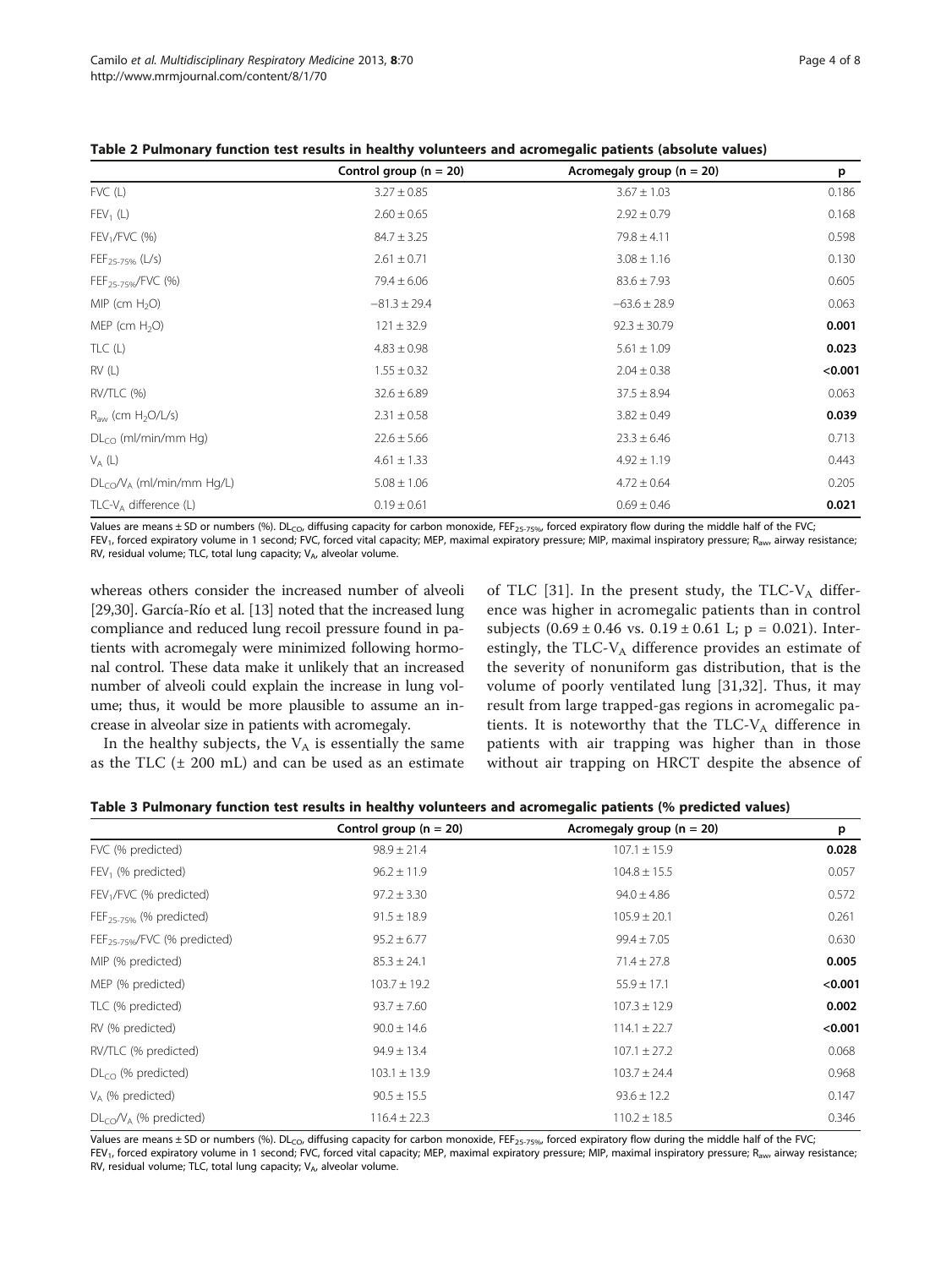<span id="page-4-0"></span>Table 4 Abnormalities on chest computed tomography in patients with acromegaly

| Air trapping          | 12 (60) |
|-----------------------|---------|
| Located               | 8(40)   |
| Diffuse               | 4(20)   |
| <b>Bronchiectasis</b> | 7(35)   |
| Ground-glass opacity  | 4(20)   |
| Airway calcification  | 8(40)   |
| Trachea               | 6(30)   |
| Main bronchus         | 5(25)   |

Values are number of cases (%).

statistical significance  $(0.83 \pm 0.52 \text{ vs. } 0.59 \pm 0.40 \text{ L};$  $p = 0.268$ ).

We noted an increase in  $R_{aw}$  (3.82 ± 0.49 vs. 2.31 ± 0.58 cm  $H_2O/L/s$ ; p = 0.039) in our sample of acromegalic patients compared with the control subjects, in addition to increased RV. The acromegalic patients also showed higher RV/TLC than the control subjects despite the absence of a statistically significant difference  $(107.1 \pm 27.2)$ vs.  $94.9 \pm 13.4\%$ ; p = 0.068). Interestingly, abnormalities in acromegalic patients' lower airways have already been investigated by some authors [\[10,11](#page-6-0)]. Harrison et al. [[10](#page-6-0)] noted an increase in  $R_{aw}$  in 14 out of 30 acromegalic patients. According to these researchers, the narrowing of small airways can be attributed to vascular congestion of the surrounding lung or even to the accumulation of soft tissues around the small airways. Conversely, Trotman-Dickenson et al. [\[11](#page-6-0)] detected lower airway obstruction in eight out of 35 patients. However, both the study by Harrison et al. [\[10\]](#page-6-0) and that by Trotman-Dickenson et al. [[11](#page-6-0)] included smokers and did not use a control group. Another possible explanation for the involvement of small airways in acromegalic patients is the excessive lung growth because the terminal flows largely depend on lung volume and airways size, and these two variables are interrelated – a phenomenon known as dysanapsis [\[33,34](#page-7-0)]. In

the present study, however, the mean value of the forced expiratory flow during the middle half of the FVC  $(FEF<sub>25-75%)/FVC</sub>$  ratio (a measure to estimate dysanapsis) [\[33](#page-7-0)] is greater in acromegalic patients than in control subjects despite the absence of statistical significance (99.4 ± 7.05 vs. 95.2 ± 6.77%;  $p = 0.630$ ). Therefore, it is possible that the highest Rwa in acromegalic patients may only be explained by a loss of elastic tissue of alveoli and small airways.

Acromegaly also affects the function of respiratory muscles [[8\]](#page-6-0). In fact, studies with muscle biopsy have shown segmental muscle fiber degeneration, foci of cellular infiltration, and variable breakdown in both type I and II fibers [[35](#page-7-0)]. We also observed a significant reduction in MEP and MIP values in acromegalic patients compared to normal subjects  $(55.9 \pm 17.1 \text{ vs. } 103.7 \pm 19.2\% \text{, } p < 0.001; 71.4 \pm 19.2\% \text{, } p < 0.001; 71.4 \pm 19.2\% \text{, } p < 0.001; 71.4 \pm 19.2\% \text{, } p < 0.001; 71.4 \pm 19.2\% \text{, } p < 0.001; 71.4 \pm 19.2\% \text{, } p < 0.001; 71.4 \pm 19.2\% \text{, } p < 0.$ 27.8 vs.  $85.3 \pm 24.1$ , p = 0.005; respectively), corroborating the study by Iandelli et al. [[36](#page-7-0)].

Similarly to other studies [\[13](#page-6-0)[,37](#page-7-0)], we also failed to find significant correlation between the level of GH and pulmonary function. In contrast to animal models, no GH binding site has been found in human lungs thus far. This result suggests that this hormone does not play a direct physiological role in alveolar development and growth [[38](#page-7-0)], which could explain our inability to demonstrate any statistically significant correlation.

Alterations in HRCT have not been previously studied in acromegalic patients. Our study showed the high frequency of air trapping (60%) and bronchiectasis (35%). This finding reinforces the notion that the lower airways are somewhat compromised in these patients. Air trapping is induced by narrowing of airways [\[18\]](#page-6-0) and is associated with bronchiectasis in some cases [\[39\]](#page-7-0). Air trapping, when diffuse (which occurred in 20% of our sample) is always associated with some type of pathological alteration, although it may also be found in healthy subjects [\[18](#page-6-0)[,40,41](#page-7-0)]. In the present study, we did not observe significant correlations between air trapping and pulmonary function

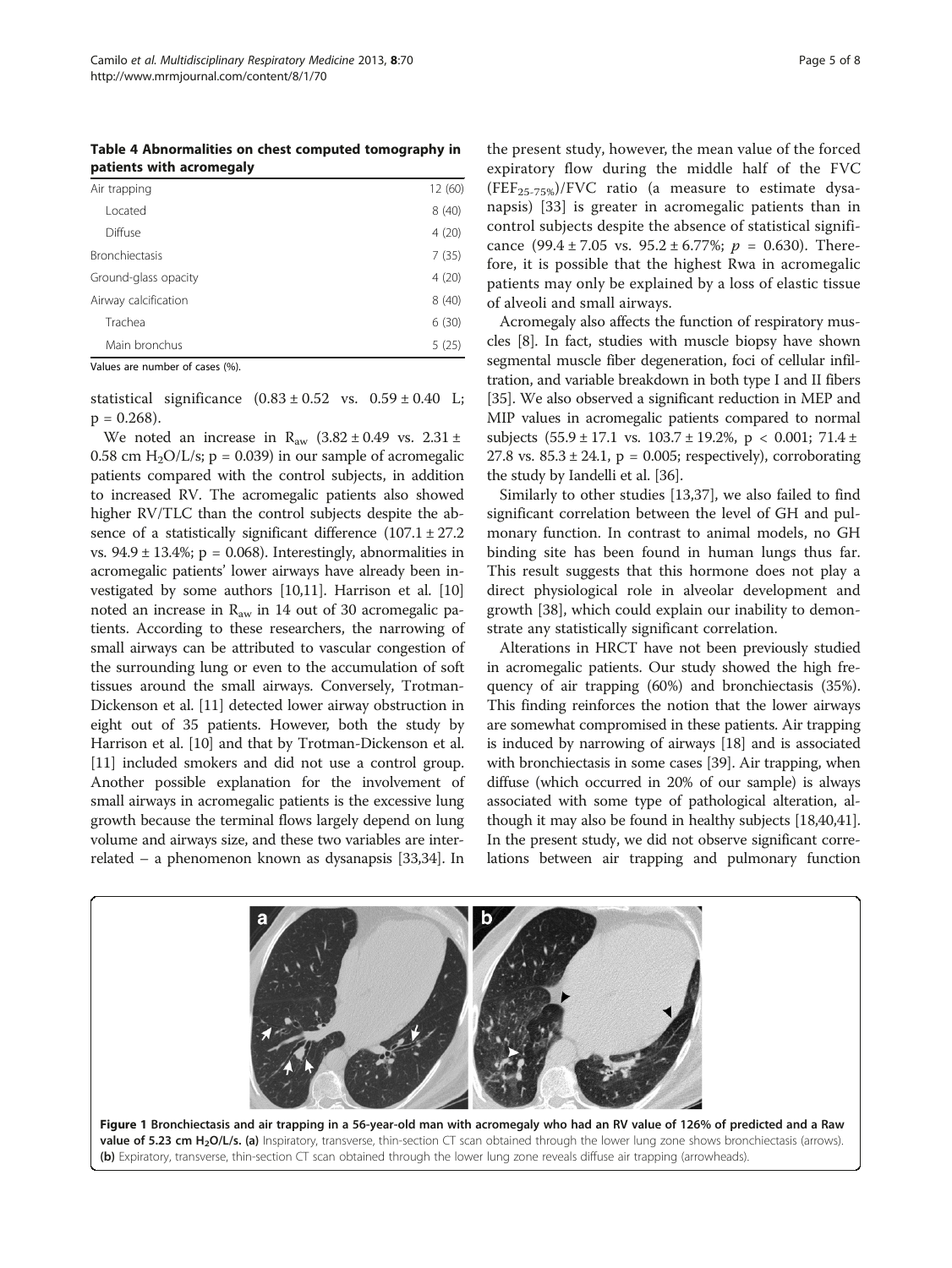<span id="page-5-0"></span>

parameters. This suggests that expiratory CT may complement basic evaluations to detect small airways disease in acromegalic patients.

Are there similarities between the 'acromegalic lung' and the 'senile lung' from the anatomo-physiological standpoint? Microscopically, lung aging is marked by dilatation of alveoli without signs of destruction of the septa or obvious inflammation [[42,43\]](#page-7-0). In acromegalic patients an increase in alveolar size presumably occurs due to changes in the elastic properties of the lungs, despite the lack of histopathological studies [[8,13](#page-6-0)]. In the elderly, there is increased lung compliance and decreased elastic recoil pressure [[44,45\]](#page-7-0). These findings are also reported in acromegalic patients [\[13](#page-6-0)]. The loss of elasticity with aging, along with the loss of support of the small airways, leads to a gradual reduction in the rate of lung emptying [[46](#page-7-0)]. A similar phenomenon presumably also occurs in acromegalic patients, causing changes in the small airways [\[10,11](#page-6-0)]. Interestingly, these findings have also been reported in the HRCT of healthy elderly [[18](#page-6-0),[47](#page-7-0)], similarly to the high frequency of air trapping and bronchiectasis that we have shown in the population of acromegalic patients. Lee et al. [\[18\]](#page-6-0) found air trapping areas in 76% of subjects aged 61 years or older and also noted a statistically significant correlation between air trapping and age  $(r = 0.523; p < 0.001)$ .

These authors believe that occlusion or luminal narrowing of the airways associated with age may occur at the level of the secondary pulmonary lobule, causing the appearance of air trapping areas. It is noteworthy that airway calcification is a finding that appears in both acromegalic patients and elderly [[48\]](#page-7-0). The changes that occur in lung tissues may at least partly explain the link between the 'acromegalic lung' and the 'senile lung'. In lung tissue, GH is able to increase the synthesis of collagen type I fibers and mucopolysaccharides [\[49\]](#page-7-0). Studies in the elderly show a possible reduction of the amount of elastic fibers in the lung parenchyma and a possible increase in collagen, mainly type III collagen [\[50](#page-7-0)].

A critical analysis of the results is warranted. Firstly, we didn't do more refined measurements for the assessment of small airways, including nitrogen washout. These measurements could give greater support to our hypothesis of early lung aging in acromegalic patients. Secondly, we did not measure the static recoil pressure that would allow a greater understanding of respiratory mechanics in these patients. Thirdly, a pairing with a control group in terms of weight and BMI could help in the interpretation of lung function. Some acromegalic patients were obese, which may have also decreased their lung volumes by reducing respiratory system compliance, precluding finding larger differences with healthy controls. Fourthly, the absence of

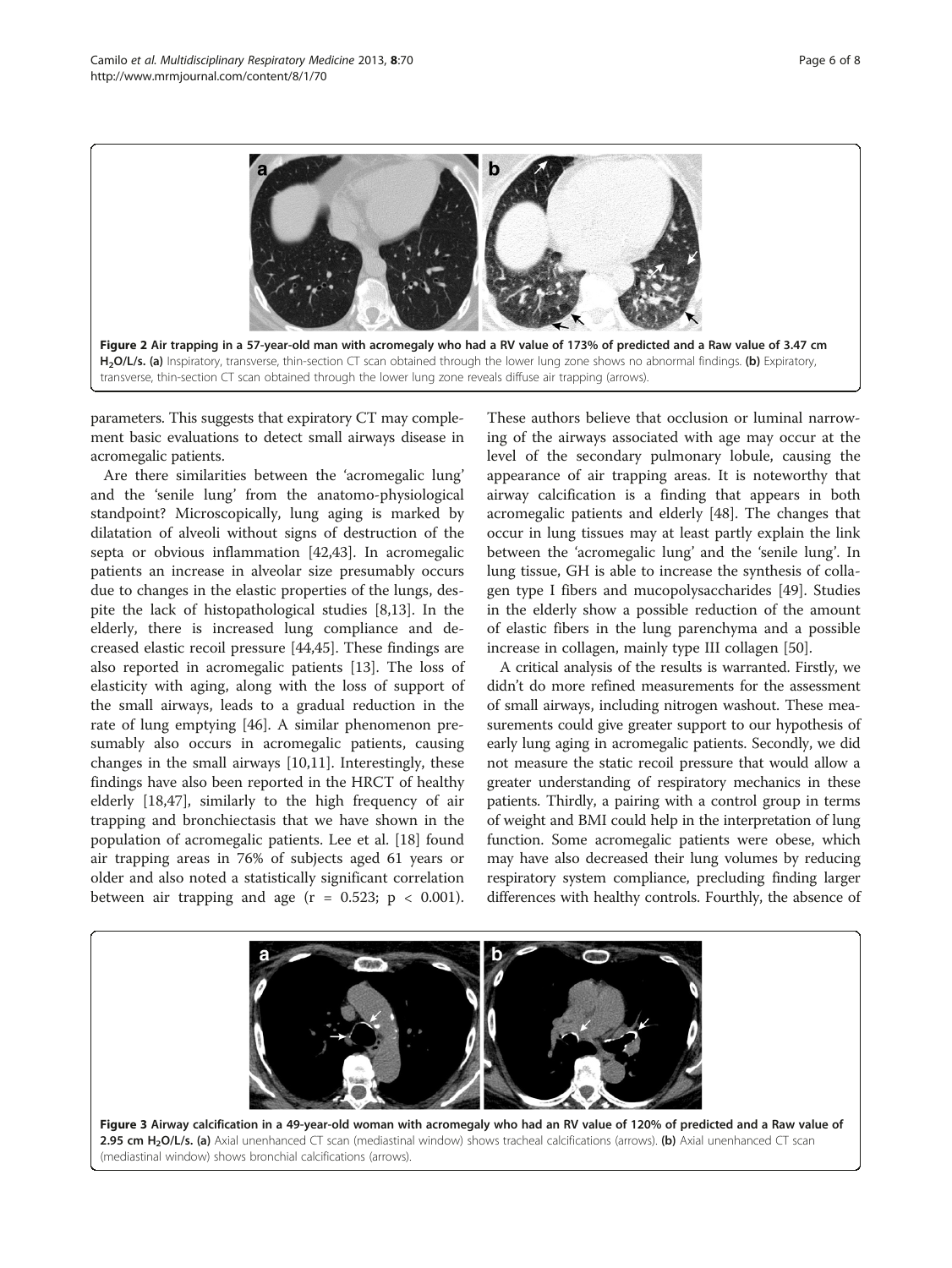<span id="page-6-0"></span>HRCT in healthy controls, (not permitted by the Ethics Committee), does not allow us to say that the finding of air trapping is characteristic of acromegaly. Notwithstanding these limitations, our results indicate the involvement of the lower airways (not just the upper airways) in acromegalic patients, and this involvement was expressed both in terms of lung function and structure. Thus, this study may serve as a starting point for future anatomical and physiological studies assessing the changes in the lower airways of these patients, including the comparison among active disease, controlled disease and healthy controls in a more robust sample.

#### Conclusions

In conclusion, the present study shows that acromegalic patients have abnormalities consistent with the involvement of the small airways and ventilation inhomogeneity, both in terms of lung function and structure. However, the air trapping detected by HRCT cannot be explained either by hormone levels or changes in lung function.

#### Competing interests

The authors declare that have no competing interests.

#### Authors' contributions

GBC and AJL conducted literature reviews, and drafted the manuscript. FSG, DPG, RM, and AJL designed the study and helped to draft the manuscript. LK, MRG, PLM, and GBC carried out the study, collected the data and helped to draft the manuscript. All authors read and approved the final manuscript.

#### Acknowledgements

The authors wish to thank the Rio de Janeiro State Research Supporting Foundation (FAPERJ).

#### Author details

<sup>1</sup>Postgraduate Programme in Medical Sciences, State University of Rio de Janeiro, Boulevard 28 de Setembro, 77, Vila Isabel, Rio de Janeiro 20551-030, Brazil. <sup>2</sup>Rehabilitation Sciences Master's Program, Augusto Motta University Center, Avenue Paris, 72, Bonsucesso, Rio de Janeiro 21041-020, Brazil. <sup>3</sup>Department of Radiology, State University of Rio de Janeiro, Boulevard 28 de Setembro, 77, Vila Isabel, Rio de Janeiro 20551-030, Brazil. <sup>4</sup>Department of Endocrinology, Federal University of Rio de Janeiro, RuaRodolpho Paulo Rocco, 255, CidadeUniversitária, Ilha do Fundão, Rio de Janeiro 21941-913, Brazil. <sup>5</sup>Biomedical Instrumentation Laboratory, Institute of Biology and Faculty of Engineering, State University of Rio de Janeiro, Rua São Francisco Xavier, 524, PavilhãoHaroldoLisboa da Cunha, Térreo, Sala 104, Rio de Janeiro RJ 20550-013, Brazil.

#### Received: 2 September 2013 Accepted: 4 November 2013 Published: 13 November 2013

#### References

- Holdaway IM, Rajasoorya C: Epidemiology of acromegaly. Pituitary 1999, 2:29–41.
- Casini AF, Araújo PB, Fontes R, Xavier SS, Gadelha MR: Cardiac morphology and performance alterations and analysis of determinant factors of left ventricular hypertrophy in 40 patients with acromegaly. Arq Bras Endocrinol Metabol 2006, 50:82–90.
- Orme SM, McNally RJ, Cartwright RA, Belchetz PE: Mortality and cancer incidence in acromegaly: a retrospective cohort study, United Kingdom acromegaly study group. J Clin Endocrinol Metab 1998, 83:2730-2734.
- 4. Dekkers OM, Biermasz NR, Pereira AM, Romijn JA, Vandenbroucke JP: Mortality in acromegaly: a metaanalysis. J Clin Endocrinol Metab 2008, 93:61–67.
- 5. Fedrizzi D, Rodrigues TC, Costenaro F, Scalco R, Czepielewski MA: Hypertension-related factors in patients with active and inactive acromegaly. Arq Bras Endocrinol Metabol 2011, 55:468–474.
- 6. Bates AS, Van't Hoff W, Jones JM, Clayton RN: An audit of outcome of treatment in acromegaly. Q J Med 1993, 86:293–299.
- 7. Melmed S: Acromegaly and cancer: not a problem. J Clin Endocrinol Metab 2001, 86:2929–2934.
- 8. Colao A, Ferone D, Marzullo P, Lombardi G: Systemic complications of acromegaly: epidemiology, pathogenesis, and management. Endocr Rev 2004, 25:102–152.
- Ben-Shlomo A, Melmed S: Acromegaly. Endocrinol Metab Clin North Am 2008, 37:101–122.
- 10. Harrison BD, Millhouse KA, Harrington M, Nabarro JD: Lung function in acromegaly. Q J Med 1978, 47:517–532.
- 11. Trotman-Dickenson B, Weetman AP, Hughes JM: Upper airflow obstruction and pulmonary function in acromegaly: relationship to disease activity. Q J Med 1991, 79:527–538.
- 12. Chanson P, Salenave S: Acromegaly. Orphanet J Rare Dis 2008, 3:1-17.
- 13. García-Río F, Pino JM, Díez JJ, Ruíz A, Villasante C, Villamor J: Reduction of lung distensibility in acromegaly after suppression of growth hormone hypersecretion. Am J Respir Crit Care Med 2001, 164:852-857.
- 14. Lieberman SA, Bjorkengren AG, Hoffman AR: Rheumatologic and skeletal changes in acromegaly. Endocrinol Metab Clin North Am 1992, 21:615–631.
- 15. Margolis RN, Canalis E, Pertridge NC: Anabolic hormones in bone: basic research and therapeutic potential. J Clin Endocrinol Metab 1996, 81:872–877.
- 16. Scarpa R, De Brasi D, Pivonello R, Marzullo P, Manguso F, Sodano A, Oriente P, Lombardi G, Colao A: Acromegalicaxialarthropathy: a clinical case– control study. J Clin Endocrinol Metab 2004, 89:598-603.
- 17. Stern EJ, Webb WR: Dynamic imaging of lung morphology with ultrafast high-resolution computed tomography. J Thorac Imaging 1993, 8:273-282.
- 18. Lee KW, Chung SY, Yang I, Lee Y, Ko EY, Park MJ: Correlation of aging and smoking with air trapping at thin-section CT of the lung in asymptomatic subjects. Radiology 2000, 214:831–836.
- 19. Giustina A, Barkan A, Casanueva FF, Cavagnini F, Frohman L, Ho K, Veldhuis J, Wass J, Von Werder K, Melmed S: Criteria for cure of acromegaly: a consensus statement. J Clin Endocrinol Metab 2000, 85:526–529.
- 20. Giustina A, Chanson P, Bronstein MD, Klibanski A, Lamberts S, Casanueva FF, Trainer P, Ghigo E, Ho K, Melmed S: Acromegaly consensus group: a consensus on criteria for cure of acromegaly. J Clin Endocrinol Metab 2010, 95:3141–3148.
- 21. Miller MR, Hankinson J, Brusasco V, Burgos F, Casaburi R, Coates A, Crapo R, Enright P, Van der Grinten CP, Gustafsson P, Jensen R, Johnson DC, MacIntyre N, McKay R, Navajas D, Pedersen OF, Pellegrino R, Viegi G, Wanger J: ATS/ERS task force: ATS/ERS task force, standardization of spirometry. Eur Respir J 2005, 26:319-338.
- 22. Neder JA, Andreoni S, Castelo-Filho A, Nery LE: Reference values for lung function tests. I. Static volumes. Braz J Med Biol Res 1999, 32:703–717.
- 23. Neder JA, Andreoni S, Lerario MC, Nery LE: Reference values for lung function tests. II. Maximal respiratory pressures and voluntary ventilation. Braz J Med Biol Res 1999, 32:719–727.
- 24. Neder JA, Andreoni S, Peres C, Nery LE: Reference values for lung function tests. III. Carbon monoxide diffusing capacity (transfer factor). Braz J Med Biol Res 1999, 32:729–737.
- 25. Pereira CAC, Sato T, Rodrigues SC: New reference values for forced spirometry in white adults in Brazil. J Bras Pneumol 2007, 33:397-406.
- 26. Pellegrino R, Viegi G, Brusasco V, Crapo RO, Burgos F, Casaburi R, Coates A, Van der Grinten CP, Gustafsson P, Hankinson J, Jensen R, Johnson DC, MacIntyre N, McKay R, Miller MR, Navajas D, Pedersen OF, Wanger J: Interpretative strategies for lung function tests. Eur Respir J 2005, 26:948–968.
- 27. Bengtsson BA, Brummer RJ, Bosaeus I: Growth hormone and body composition. Horm Res 1990, 33(Suppl 4):19–24.
- 28. Brody JS, Fisher AB, Gocmen A, DuBois AB: Acromegalicpneumonomegaly: lung growth in the adult. J Clin Invest 1970, 49:1051-1060.
- 29. Haber PS, Colebatch HJ, Ng CK, Greaves IA: Alveolar size as a determinant of pulmonary distensibility in mammalian lungs. J Appl Physiol 1983, 54:837–845.
- 30. Donnelly PM, Grunstein RR, Peat JK, Woolcock AJ, Bye PT: Large lungs and growth hormone: an increased alveolar number? Eur Respir J 1995, 8:938–947.